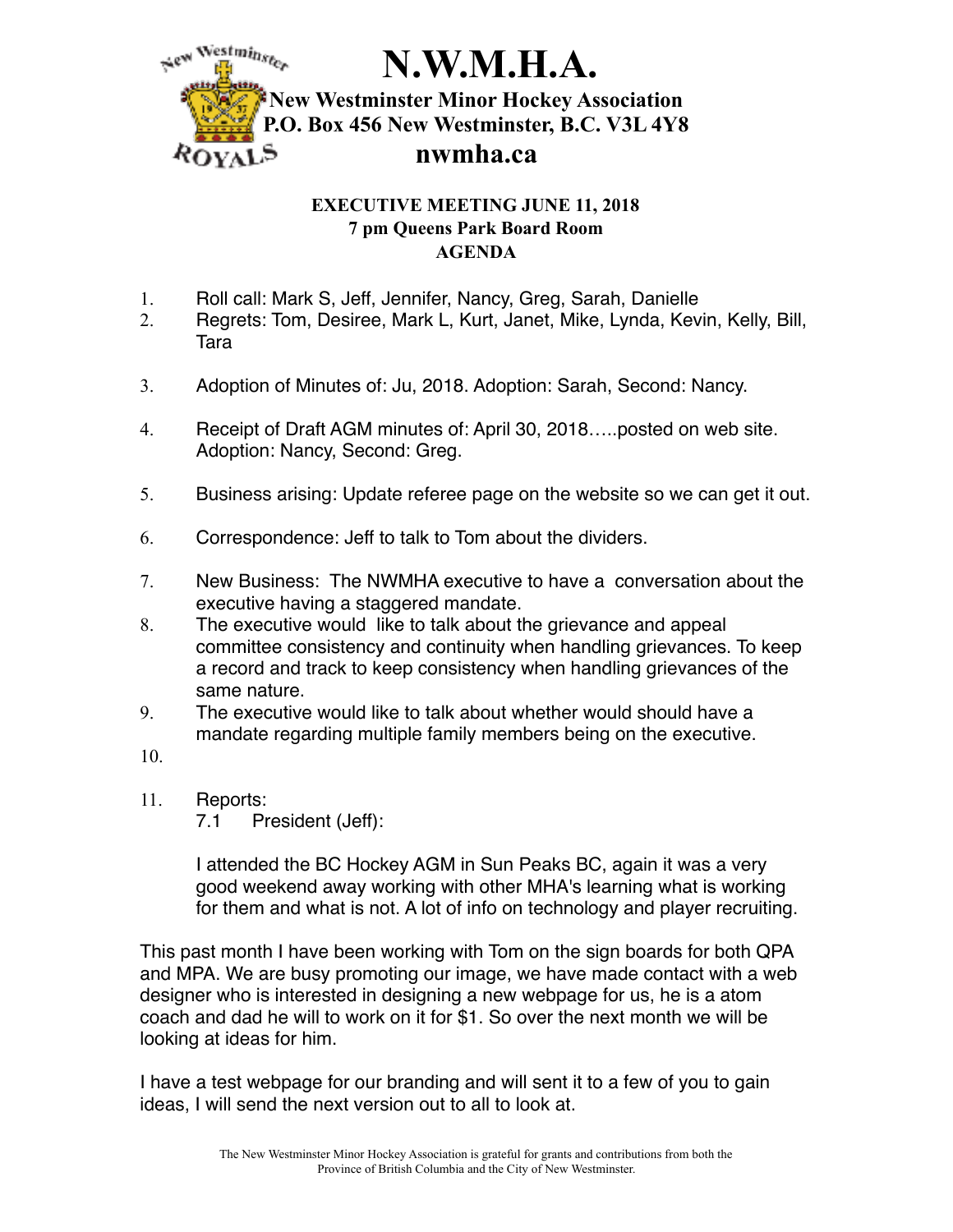

I have been sending out emails to any families that I have heard will not be return or are having trouble deciding.

I have plans for June and July to continue to work on the development of our branding, pushing registration, meeting with both Viet and RPM to confirm season plans. September will be the season start up.

Again that you all for your time and effort.

7.2 1st Vice President (Tom):

VP1 , The new board ads for both arenas are now on order and should be ready in the next week or so. We have also order 500 new 3"x3" stickers with the Crown on it and ROYALS underneath the crown. These will be given out at try-outs and other ice times. Price for the stickers is \$394.00 for 500, and the cost of the board ads is around \$200.00 per board ad. That's it for now.

7.3 2nd Vice President (Desiree):

Dates are tentatively set for the tournaments and will be finalized after Lynda confirms ice with the city.

Herb House - Dec 27-30 2018 Al Hughes and Bobby Love - Mar 16-19 2019

As soon as dates are confirmed I will fine tune the details for the website and have the webpages updated.

I'm not sure if a motion needs to be made, but I would like to increase the cost of the Herb House tournament to \$1175 in order to cover cost for the skate towels I'd like to add to the swag for each team. If a motion needs to be made, could someone do this on my behalf and let me know the outcome.

7.4 3rd Vice President (Mark):

I have nothing to report, other than to confirm that I met with Jeff a couple of weeks ago to get caught up on some issues relevant to the VP3 role.

7.5 Treasurer (Kurt): Treasurer's Report: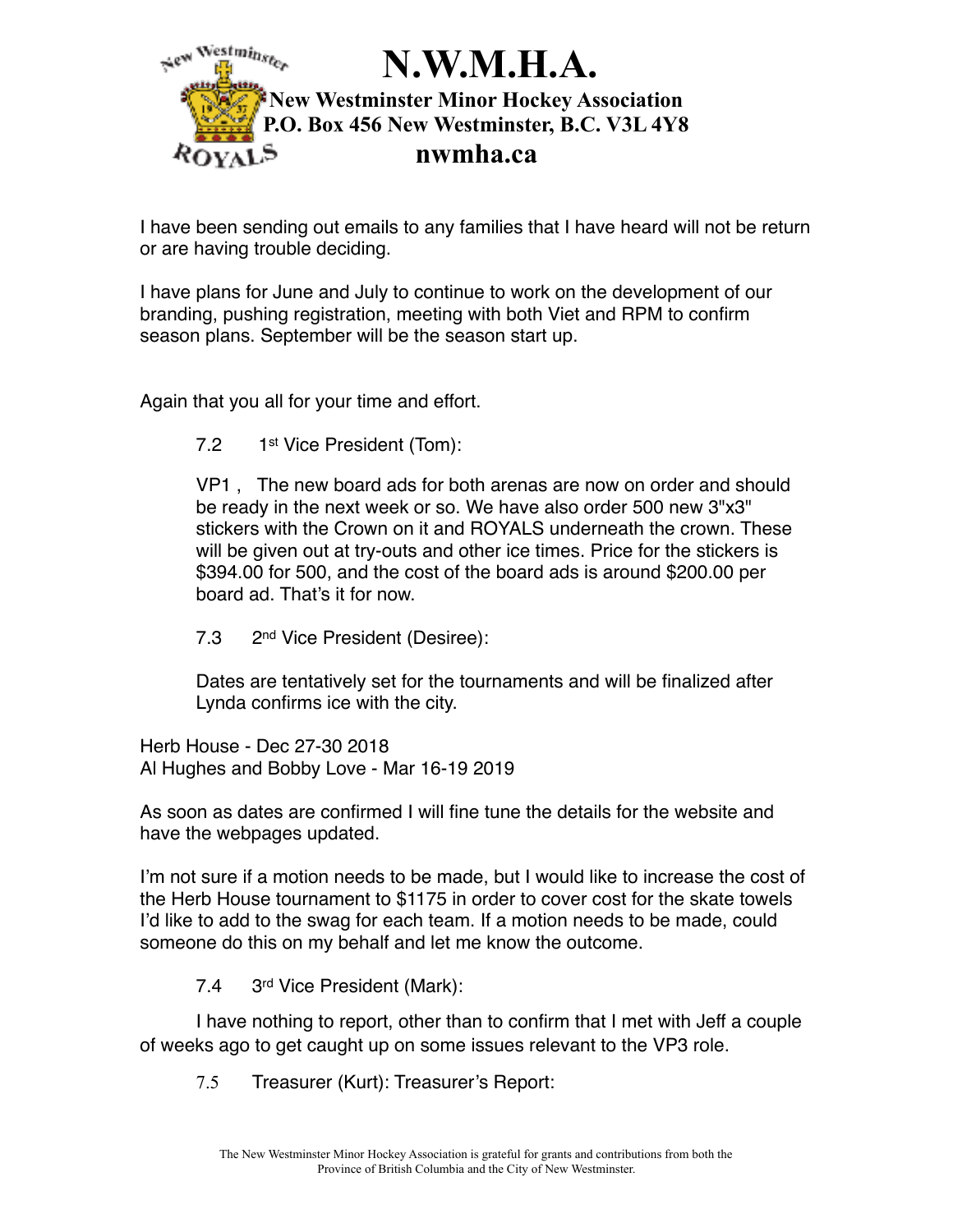

Please see attached Operating Statement for the two months ending May 31, 2018.

I have filed the BC Community Gaming Grant during the month of May. I have requested funding for \$90,000 to cover 100% of the budgeted ice rental costs for the 2018/19 season. We should have a response within the next 6 to 12 weeks.

Registrations are over 80% of last seasons numbers. We are getting close to 70% of registrations using the credit card process. The credit card payment options saves time compared to processing the post-dated cheques, it reduces the risk of losing a registration cheque, and gets the funds into our bank account immediately. We have a competitive discount rate too. I would like to get over 80% using the credit card payment process over the next couple years.

## 7.6 Registrar (Janet):

**1)** There was an issue during registration regarding access, password and systems application in the HCR. After connecting with the help desk at Hockey Canada, I now understand how these issues popped up this year that did not happen last year. The most important registration issue is when a member has registered and paid by credit card and received confirmation that payment was successful, however, the system has not transferred that player's registration through the NWMHA registration system and therefore were not showing up in HCR. Could all division managers send out an email to everyone who are NOT on your registration list for 2018/19 season. If someone emails back and said that they registered and paid by CC before June 1st, ask them to send me a copy of the confirmation email they received and I will resolve this issue with Hockey Canada. If they chose a cheque as a method of payment and claim to have registered prior to June 1st, unfortunately, the system time-stamps any registration made by the parent using the on-line registration. They are out of luck... ;-(

**NOTE:** I will prepare an updated list for you in your respective divisions when I get back from my conference on Wednesday.

**2)** These are the breakdown of the numbers so far in each division:

**Atom:** 56 (8 goalies, 48 players) NOTE: one of the goalies is female and unknown at this time if she will go back to girls or stay with us this year.

- *•* 2 player movement from Vancouver MHA and Burnaby MHA (both waiting for approvals)
- *• NOTE: above player not on the list yet.*

PeeWee: 50 (4 goalies, 48 players)

•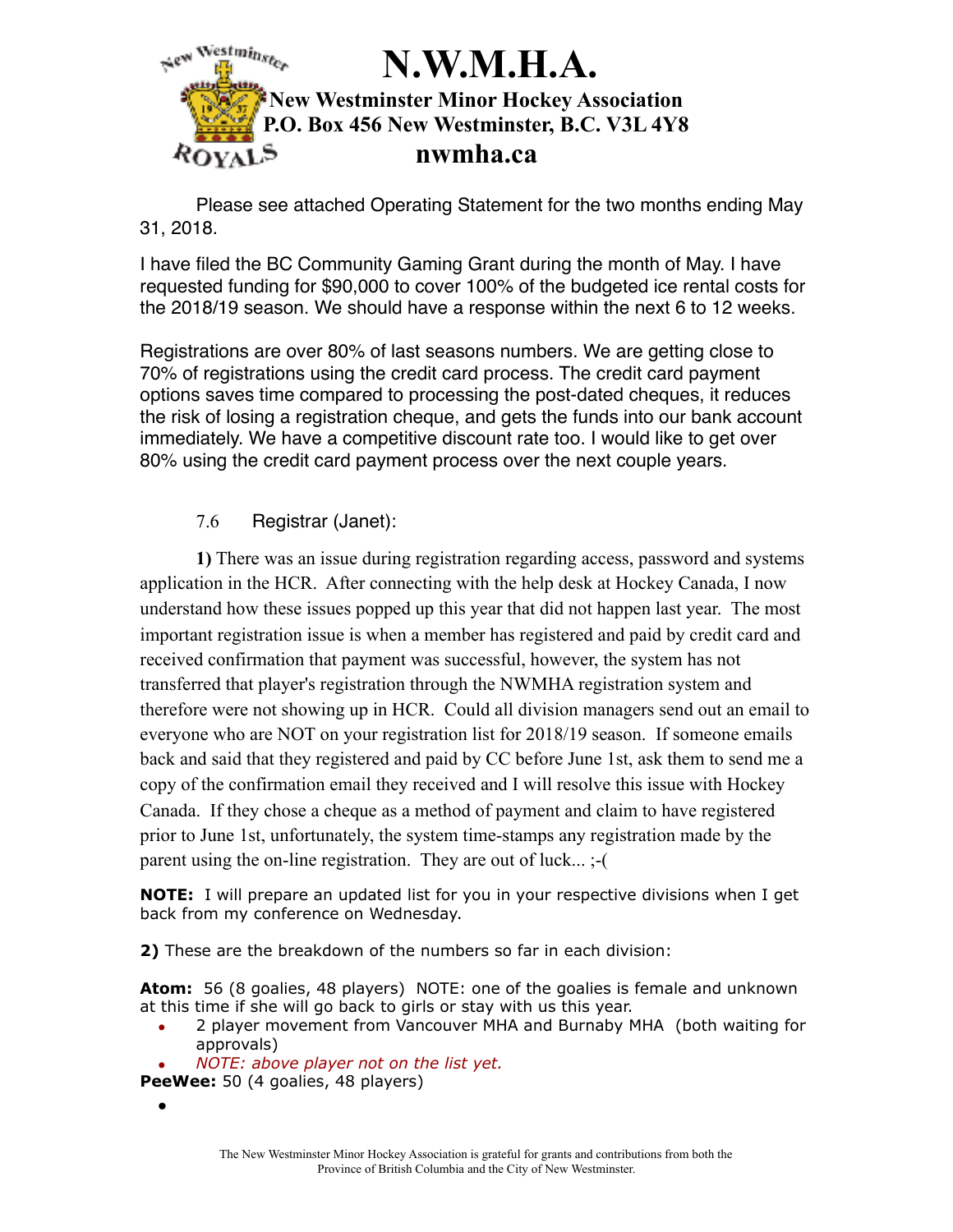

*•* 1 player movement from Burnaby MHA

*• NOTE: above player not on the list yet.* 

**Bantam:** 43 (5 goalies, 38 players)

- *•* 1 international player from Philippines (pending receipt of paperwork)
- *• NOTE: above player not on the list yet.*

**Midget:** 57 (7 goalies, 44 players) *\*\*\*1 goalie is not sure if going back to females.*

- *•* 1 goalie movement from Surrey (pending official approval)
- *•* 1 player movement from Burnaby (pending word from MML tryouts)
- *•* 1 player international student (pending approval from IIHF and BC Hockey)
- *• NOTE: 1 female player on the list moving to females...waiting for approvals. The above 3 players are not on the list yet.*

**Juvenile:** 20 (2 goalies, 18 players)

- *•* 1 player movement from Surrey (pending official approval)
- *• NOTE: above player not on the list yet.*

**Tyke Minor**(H1): 1 player **Tyke Major**(H2): 16 players

**Novice Minor**(H3): 19 players

**Novice Major**(H4): 25 players

*•* 1 international USA transfer (H4) (Pending approval from USA Hockey, IIHF and BC Hockey)

*• NOTE: Some of the H3-4 players may move to females...some undecided.*  Any questions, please do not hesitate to call me.

Registration push required, lists to DM's

- 7.7 Secretary (Mark): Nothing to report.
- 7.8 Coach Coordinator (Mike):

Updated website with A1 head coaching announcements.

Been busy on trying to fill the Bantam A1 head coach position.

We had 2 outside candidates that were interested but we're more interested in a paid position. One didn't like we aren't a tier 1 team.

We had a late application come in so we will be interviewing 2 candidates mid June.

I sent out an email to all NWMHA goalie parents to give them links to all the local spring/summer goalie skills camps. Also reminded them on the Viets Saturday morning clinics along with discount rates offered at the Viets training facility.

Jeff is helping me a lot through the processes and guidance.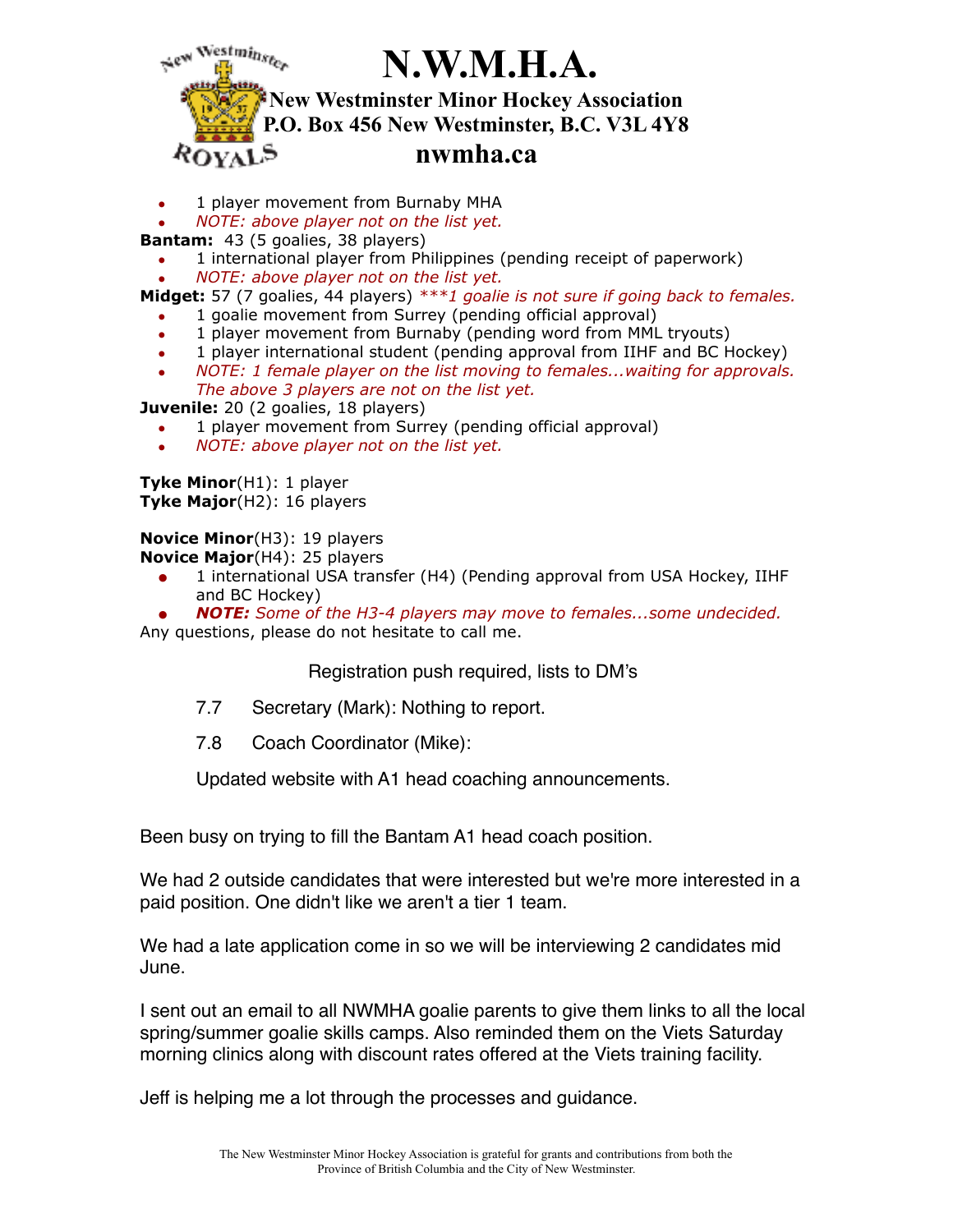

- 7.9 Equipment Manager (Kevin): Nothing to report.
- 7.10 Ice Allocator (Lynda):

I don't really have anything to report other then Jeff and I will be meeting with the city on Thursday to talk about ice for the upcoming season.

- 7.11 Referee-in-Chief: (Bill): Nothing to report.
- 12. Referee Allocator (Kelly):Nothing to report.
- 13. Division Managers:
	- 13.1. H1-2 ( Eric ): Nothing to report.
	- 13.2. H3-4 (Sarah): Nothing to report.
	- 13.3. Atom (Tara): Nothing to report.
	- 13.4. Peewee (Nancy):
	- 13.5. Nothing much to report. There are still potentially a dozen kids that have not registered yet for the upcoming season. I have sent out a couple reminder emails, but will follow up with them individually. To date, we have 46 players and 4 goalies registered.
	- 13.6. Bantam (Danielle): Nothing to report.
	- 13.7. Midget (Greg): Nothing to report.
	- 13.8. Juvenile (Jennifer): Nothing to report.
	- 13.9. Past President (Rob):

For the past month I attended both the PCAHA AGM and BC Hockey AGM. At the Pcaha AGM I was awarded the Gold Puck award and participated in the bylaws reviews of both Pcaha and BC hockey resolutions.

This weekend I attended the BC Hockey AGM and participated in the atom developed workshop and actively participating in the resolutions discussions. The atom development plan was anticlimactic in that BC Hockey is putting a focus on atom since it is where players have the fine motor skills to develop core skills. There was no discussion regarding rep at the atom level as there are various models throughout the province. There was also no discussion on the transition plan. The resolutions package was discussed at length and on behalf of Pcaha I made many motions and made comments regarding the resolutions. I am proud to say we got everything we wanted. It was another great month at both meetings.

2. Tentative date of Next Meeting: